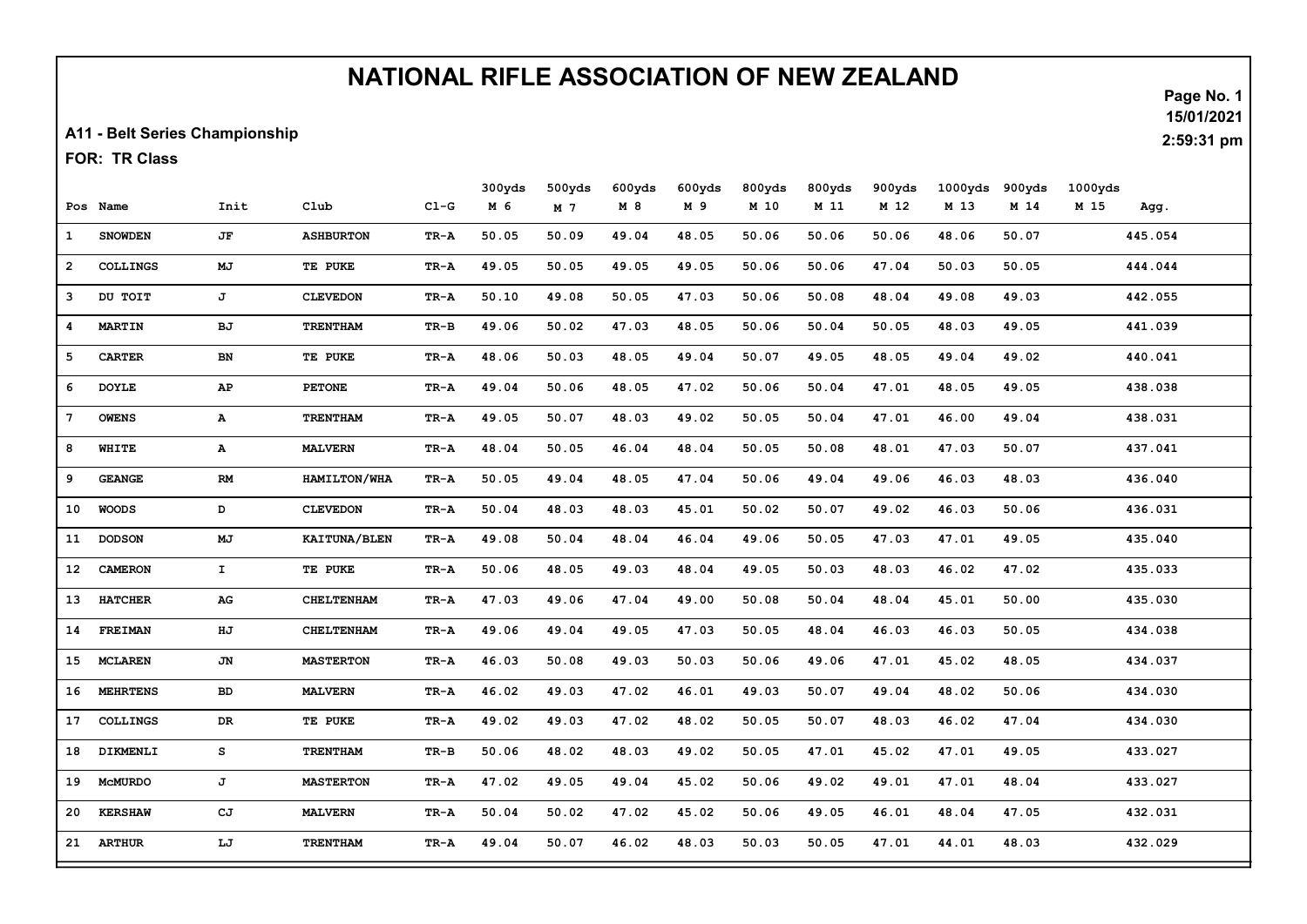## NATIONAL RIFLE ASSOCIATION OF NEW ZEALAND

A11 - Belt Series Championship

FOR: TR Class

|    |                  |             |                     |        | 300yds | 500yds | 600yds | 600yds | 800yds | 800yds | 900yds | 1000yds | 900yds | 1000yds |         |  |
|----|------------------|-------------|---------------------|--------|--------|--------|--------|--------|--------|--------|--------|---------|--------|---------|---------|--|
|    | Pos Name         | Init        | C1ub                | $C1-G$ | M 6    | M 7    | M 8    | M 9    | M 10   | M 11   | M 12   | M 13    | M 14   | M 15    | Agg.    |  |
| 22 | FLANAGAN         | c           | <b>MALVERN</b>      | TR-A   | 49.06  | 48.00  | 49.04  | 48.04  | 50.04  | 50.03  | 47.01  | 45.03   | 46.02  |         | 432.027 |  |
| 23 | <b>MCMURDO</b>   | v           | <b>MASTERTON</b>    | TR-A   | 50.06  | 50.06  | 46.04  | 45.02  | 50.08  | 49.04  | 47.02  | 46.01   | 48.04  |         | 431.037 |  |
| 24 | <b>CHEESEMAN</b> | J           | <b>CLEVEDON</b>     | TR-B   | 48.03  | 50.08  | 45.03  | 48.03  | 50.04  | 49.04  | 49.06  | 44.01   | 48.04  |         | 431.036 |  |
| 25 | <b>WHITEMAN</b>  | JR          | <b>TRENTHAM</b>     | TR-A   | 50.03  | 50.05  | 50.02  | 46.03  | 50.07  | 48.04  | 49.04  | 45.02   | 42.03  |         | 430.033 |  |
| 26 | <b>WHYTE</b>     | c           | <b>KAITUNA/BLEN</b> | TR-B   | 46.01  | 48.06  | 45.00  | 47.04  | 50.04  | 50.05  | 48.03  | 47.04   | 49.04  |         | 430.031 |  |
| 27 | PHILLIPPS        | <b>JMF</b>  | <b>CHELTENHAM</b>   | TR-A   | 46.00  | 50.04  | 48.03  | 49.05  | 50.05  | 47.03  | 47.04  | 46.03   | 47.04  |         | 430.031 |  |
| 28 | <b>ROWLANDS</b>  | RW          | <b>MALVERN</b>      | TR-A   | 47.02  | 49.03  | 47.02  | 49.04  | 50.05  | 50.07  | 47.03  | 44.02   | 47.03  |         | 430.031 |  |
| 29 | <b>HORWOOD</b>   | в           | <b>ASHBURTON</b>    | TR-A   | 50.05  | 49.02  | 48.02  | 45.02  | 50.07  | 50.07  | 45.01  | 44.00   | 49.03  |         | 430.029 |  |
| 30 | MILLARD          | BE          | <b>CLEVEDON</b>     | TR-A   | 50.05  | 49.04  | 47.04  | 46.02  | 49.03  | 48.04  | 48.05  | 45.00   | 48.02  |         | 430.029 |  |
| 31 | <b>LANE</b>      | M           | <b>OTOROHANGA</b>   | TR-B   | 46.02  | 50.05  | 50.05  | 48.02  | 49.04  | 48.04  | 47.01  | 45.02   | 47.04  |         | 430.029 |  |
| 32 | <b>FINCHAM</b>   | D           | <b>HAWKES BAY</b>   | $TR-B$ | 48.02  | 48.01  | 48.03  | 47.01  | 50.07  | 47.06  | 48.03  | 44.05   | 48.02  |         | 428.030 |  |
| 33 | <b>JOHANSEN</b>  | RM          | <b>GISBORNE</b>     | TR-A   | 50.05  | 50.06  | 46.01  | 47.04  | 50.06  | 49.07  | 45.00  | 45.03   | 45.04  |         | 427.036 |  |
| 34 | <b>ALEXANDER</b> | D           | <b>MALVERN</b>      | TR-A   | 50.03  | 49.06  | 49.04  | 49.04  | 49.04  | 49.05  | 40.03  | 45.02   | 47.04  |         | 427.035 |  |
| 35 | WIN              | KD          | <b>TRENTHAM</b>     | TR-A   | 48.02  | 47.06  | 48.02  | 49.04  | 48.05  | 48.02  | 49.03  | 41.03   | 49.02  |         | 427.029 |  |
| 36 | <b>RUITERMAN</b> | AH          | TE PUKE             | TR-A   | 48.01  | 46.03  | 47.01  | 47.03  | 50.06  | 48.07  | 45.01  | 46.04   | 48.04  |         | 425.030 |  |
| 37 | WHITEMAN         | OВ          | <b>MASTERTON</b>    | TR-A   | 47.02  | 50.06  | 47.00  | 47.05  | 47.03  | 47.02  | 48.03  | 42.02   | 50.05  |         | 425.028 |  |
| 38 | <b>MASON</b>     | $\mathbf R$ | <b>TRENTHAM</b>     | TR-A   | 47.05  | 49.04  | 47.02  | 45.01  | 50.04  | 50.02  | 46.01  | 43.01   | 48.04  |         | 425.024 |  |
| 39 | TIDSWELL         | PA          | <b>CHELTENHAM</b>   | TR-B   | 48.03  | 49.06  | 45.00  | 48.04  | 49.03  | 46.03  | 47.03  | 43.00   | 49.04  |         | 424.026 |  |
| 40 | RIDDLE           | s           | <b>CLEVEDON</b>     | $TR-B$ | 48.04  | 50.07  | 42.00  | 48.03  | 50.04  | 45.03  | 48.02  | 44.01   | 48.06  |         | 423.030 |  |
| 41 | <b>SNOWDEN</b>   | M           | <b>ASHBURTON</b>    | TR-B   | 49.04  | 49.07  | 45.02  | 46.02  | 49.03  | 48.01  | 48.01  | 41.03   | 48.00  |         | 423.023 |  |
| 42 | HOUGHTON         | LS          | <b>CLEVEDON</b>     | TR-B   | 45.03  | 46.04  | 47.05  | 48.04  | 48.04  | 49.04  | 43.02  | 45.01   | 48.03  |         | 419.030 |  |

Page No. 2 15/01/2021

2:59:31 pm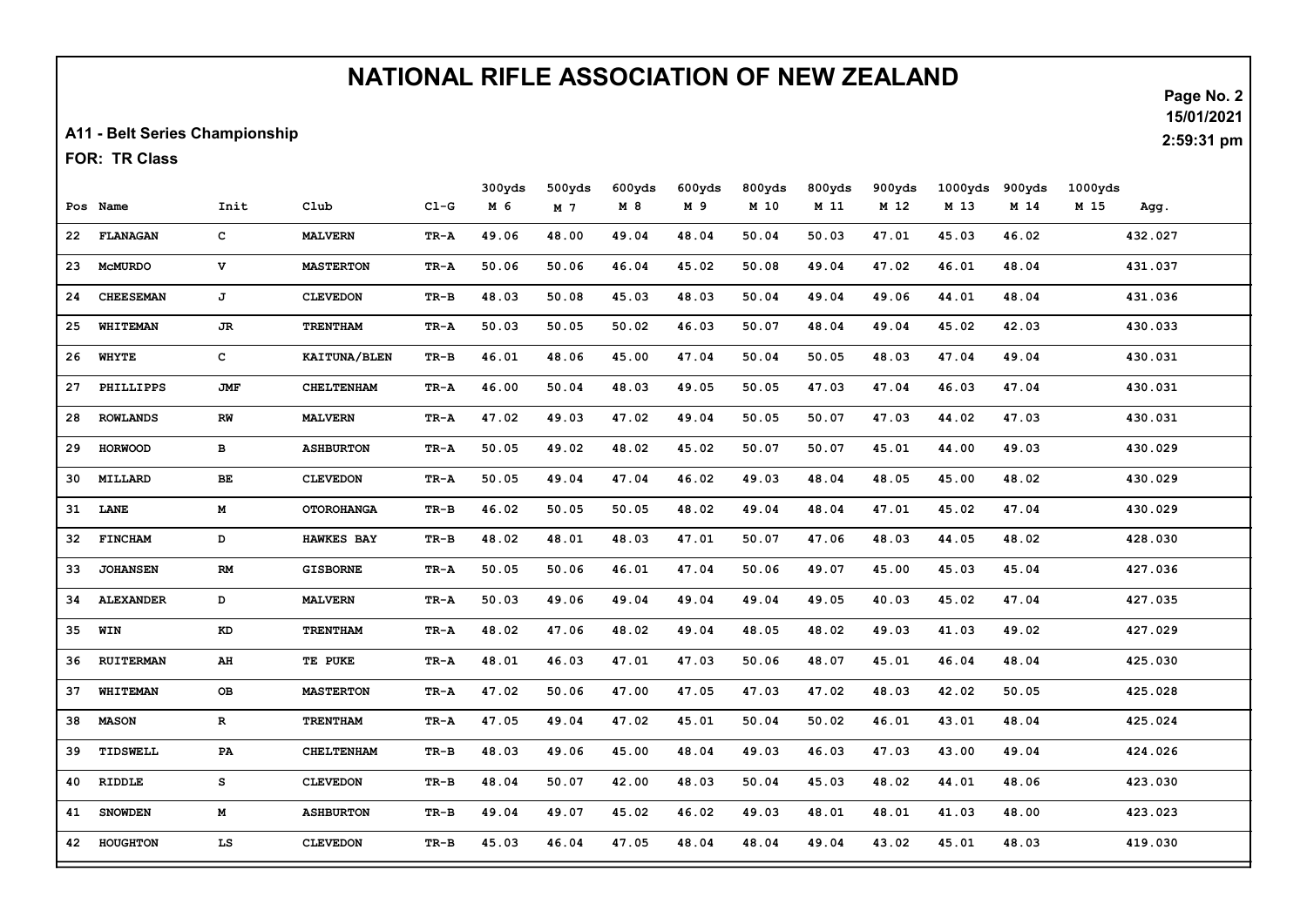## NATIONAL RIFLE ASSOCIATION OF NEW ZEALAND

A11 - Belt Series Championship

FOR: TR Class

|    |                  |              |                     |          | 300yds | 500yds | 600yds | 600yds | 800yds | 800yds | 900yds | 1000yds | 900yds | 1000yds |         |  |
|----|------------------|--------------|---------------------|----------|--------|--------|--------|--------|--------|--------|--------|---------|--------|---------|---------|--|
|    | Pos Name         | Init         | Club                | $CL-G$   | M 6    | M 7    | M 8    | M 9    | M 10   | M 11   | M 12   | M 13    | M 14   | M 15    | Agg.    |  |
| 43 | <b>KERSHAW</b>   | SL.          | <b>MALVERN</b>      | TR-C     | 46.05  | 47.05  | 46.04  | 46.02  | 47.03  | 49.03  | 45.03  | 44.00   | 49.03  |         | 419.028 |  |
| 44 | <b>MARSHALL</b>  | LD           | <b>HAWKES BAY</b>   | TR-B     | 47.02  | 47.04  | 47.02  | 42.02  | 47.04  | 50.07  | 44.03  | 45.05   | 48.01  |         | 417.030 |  |
| 45 | LEITE            | $\mathbf{R}$ | <b>CLEVEDON</b>     | TR-B     | 46.02  | 47.05  | 48.00  | 46.02  | 48.03  | 50.05  | 47.02  | 41.01   | 44.02  |         | 417.022 |  |
| 46 | <b>CAMERON</b>   | s            | TE PUKE             | TR-C     | 50.08  | 46.03  | 44.00  | 44.01  | 48.04  | 49.02  | 48.01  | 43.01   | 43.02  |         | 415.022 |  |
| 47 | <b>GORDON</b>    | RM           | <b>HAWKES BAY</b>   | TR-A     | 46.03  | 50.03  | 43.01  | 41.00  | 49.02  | 49.04  | 44.03  | 45.00   | 46.04  |         | 413.020 |  |
| 48 | <b>SCOBIE</b>    | J            | <b>OTOROHANGA</b>   | TR-C     | 45.02  | 47.03  | 46.02  | 45.02  | 49.03  | 49.06  | 43.01  | 43.01   | 45.02  |         | 412.022 |  |
| 49 | <b>BALL</b>      | JW           | TE PUKE             | TR-B     | 47.02  | 43.03  | 49.01  | 48.01  | 46.02  | 44.03  | 46.05  | 45.00   | 44.02  |         | 412.019 |  |
| 50 | <b>MCKEE</b>     | K            | <b>KARORI</b>       | TR-B     | 49.05  | 47.02  | 45.02  | 47.02  | 44.01  | 49.03  | 41.00  | 44.02   | 45.02  |         | 411.019 |  |
| 51 | RIDDLE           | G            | <b>CLEVEDON</b>     | $TR - B$ | 49.05  | 50.06  | 40.01  | 41.02  | 50.05  | 44.01  | 44.02  | 44.00   | 48.02  |         | 410.024 |  |
| 52 | <b>GORE</b>      | T            | <b>TRENTHAM</b>     | TR-C     | 49.02  | 46.03  | 40.01  | 43.03  | 48.02  | 47.02  | 48.04  | 43.01   | 46.00  |         | 410.018 |  |
| 53 | <b>DARRALL</b>   | $\mathbf{F}$ | <b>TRENTHAM</b>     | TR-T     | 45.04  | 48.04  | 47.03  | 45.04  | 47.01  | 43.00  | 46.03  | 42.00   | 46.02  |         | 409.021 |  |
| 54 | <b>DRAKE</b>     | AE           | TARANAKI            | TR-C     | 49.06  | 50.03  | 45.02  | 42.01  | 44.01  | 45.03  | 44.04  | 42.01   | 47.04  |         | 408.025 |  |
| 55 | DICK             | DK           | <b>KAITUNA/BLEN</b> | TR-B     | 48.06  | 50.03  | 42.02  | 36.01  | 48.05  | 49.04  | 46.02  | 44.00   | 43.01  |         | 406.024 |  |
| 56 | <b>GILCHRIST</b> | $\mathbf{R}$ | <b>OAMARU</b>       | TR-B     | 45.02  | 47.02  | 43.00  | 44.02  | 46.04  | 47.01  | 45.01  | 43.01   | 44.01  |         | 404.014 |  |
| 57 | <b>WAKELING</b>  | J            | <b>CLEVEDON</b>     | TR-C     | 46.02  | 47.02  | 40.00  | 44.00  | 47.01  | 49.02  | 43.03  | 45.02   | 40.01  |         | 401.013 |  |
| 58 | <b>PETZEN</b>    | D            | <b>TRENTHAM</b>     | TR-C     | 39.00  | 50.05  | 43.02  | 40.01  | 43.01  | 42.02  | 45.01  | 41.01   | 45.02  |         | 388.015 |  |
| 59 | <b>BROWN</b>     | ${\bf SW}$   | <b>PETONE</b>       | TR-C     | 46.02  | 48.02  | 37.01  | 42.01  | 44.02  | 49.03  | 38.00  | 41.00   | 43.03  |         | 388.014 |  |
| 60 | <b>FLEMING</b>   | JA           | <b>ASHBURTON</b>    | TR-C     | 41.02  | 44.02  | 41.01  | 38.00  | 47.01  | 47.03  | 47.01  | 38.01   | 43.02  |         | 386.013 |  |
| 61 | <b>DENT</b>      | AL.          | <b>PETONE</b>       | TR-B     | 46.04  | 48.02  | 45.04  | 47.03  | 44.02  | 37.00  | 40.00  | 22.00   | 44.02  |         | 373.017 |  |
| 62 | VAN RENSBURG     | Ъ.           | <b>CLEVEDON</b>     | TR-T     | 41.01  | 44.04  | 41.01  | 35.00  | 40.01  | 44.01  | 40.01  | 38.00   | 41.01  |         | 364.010 |  |
| 63 | <b>BUCKLEY</b>   | МE           | TE PUKE             | TR-B     | 26.01  | 43.00  | 38.00  | 39.00  |        |        |        |         |        |         | 146.001 |  |

Page No. 3 15/01/2021

2:59:31 pm